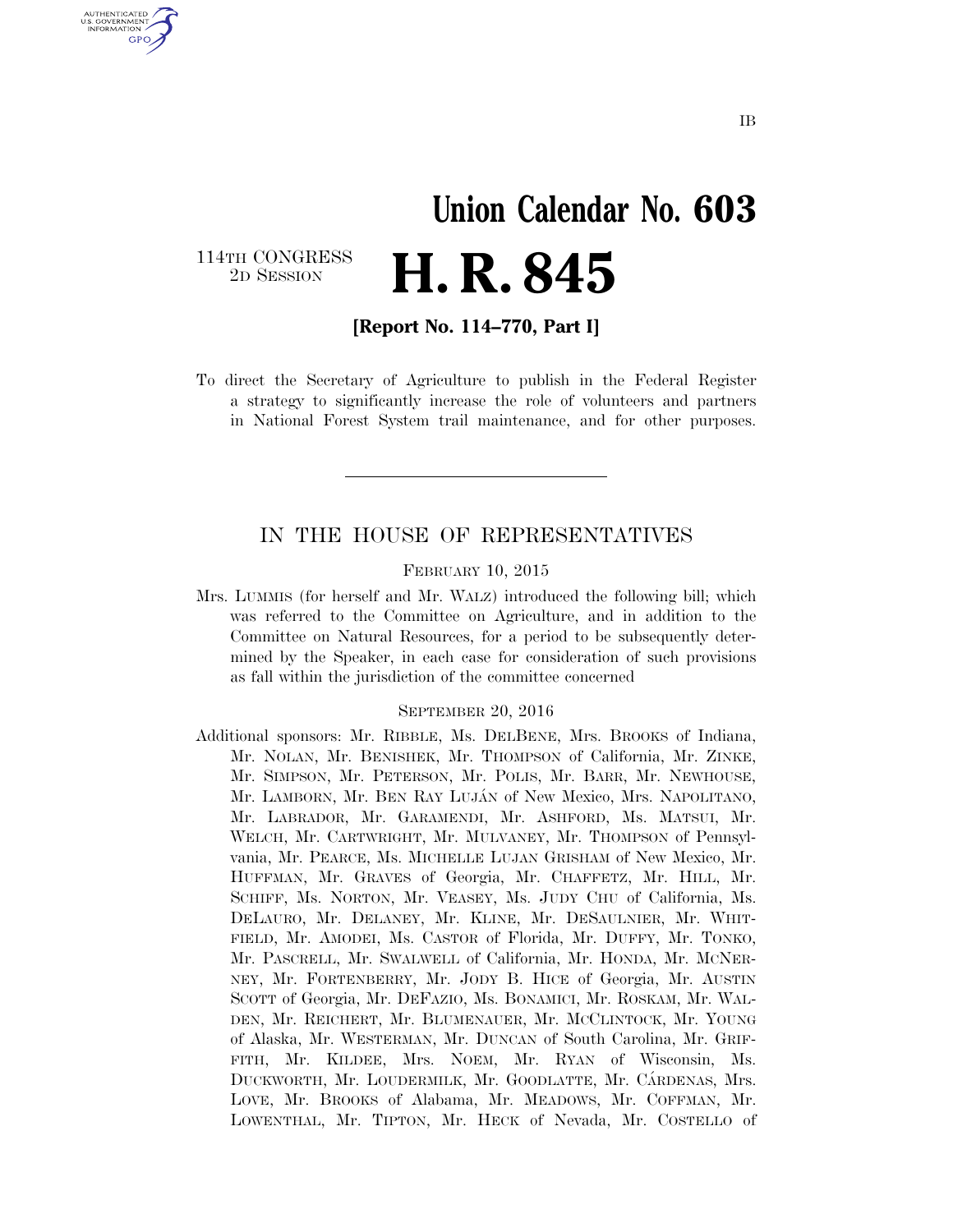Pennsylvania, Ms. JENKINS of Kansas, Mr. ROE of Tennessee, Mr. DUN-CAN of Tennessee, Mr. GIBSON, Mr. EMMER of Minnesota, Mr. YOUNG of Iowa, Ms. MOORE, Mr. TOM PRICE of Georgia, Ms. KUSTER, and Mr. PAYNE

#### SEPTEMBER 20, 2016

Reported from the Committee on Agriculture with an amendment

[Strike out all after the enacting clause and insert the part printed in italic]

#### SEPTEMBER 20, 2016

The Committee on Natural Resources discharged; committed to the Committee of the Whole House on the State of the Union and ordered to be printed

[For text of introduced bill, see copy of bill as introduced on February 10, 2015]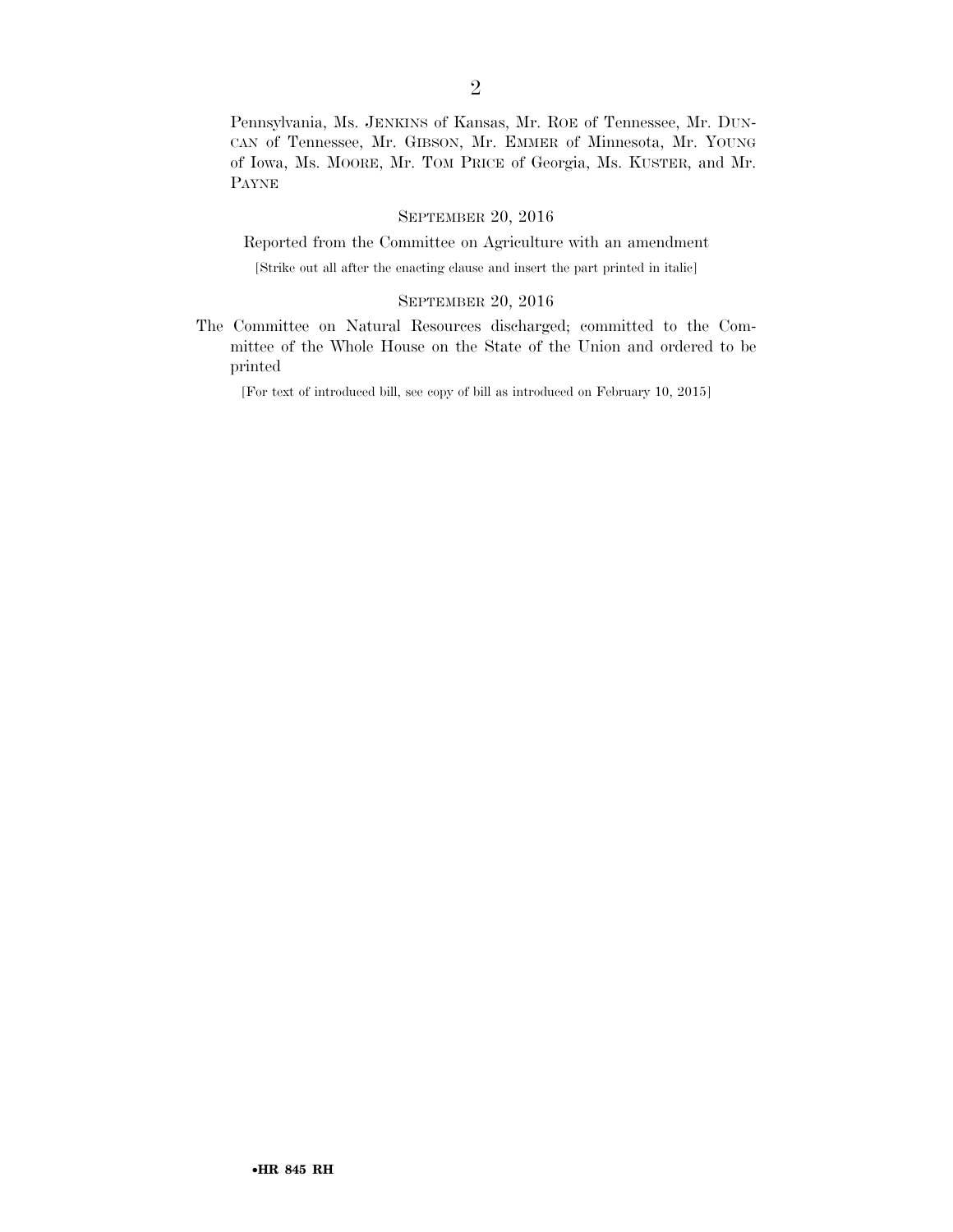## **A BILL**

To direct the Secretary of Agriculture to publish in the Federal Register a strategy to significantly increase the role of volunteers and partners in National Forest System trail maintenance, and for other purposes.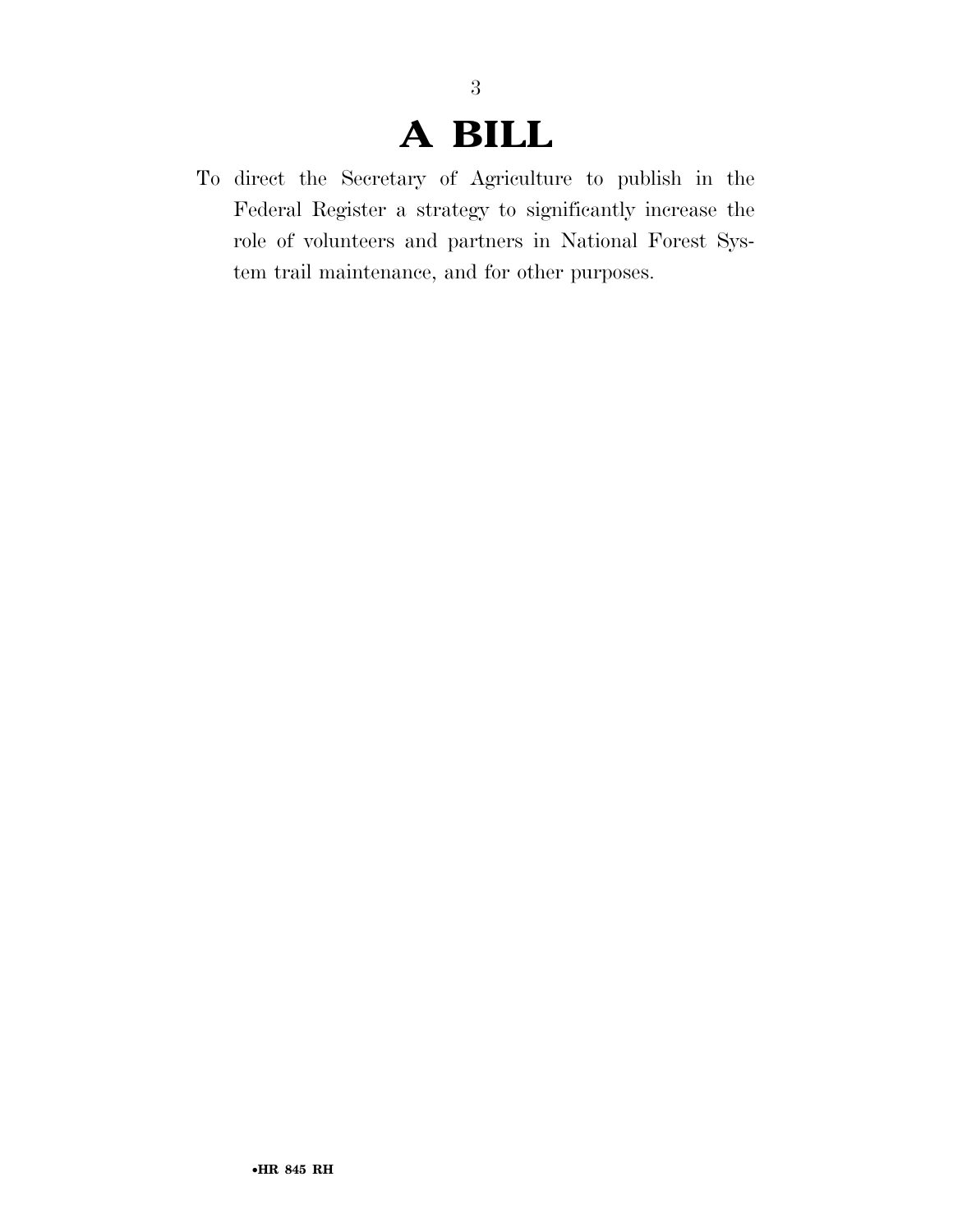- *Be it enacted by the Senate and House of Representa-*
- *tives of the United States of America in Congress assembled,*

#### *SECTION 1. SHORT TITLE; TABLE OF CONTENTS.*

- *(a) SHORT TITLE.—This Act may be cited as the ''Na-*
- *tional Forest System Trails Stewardship Act''.*
- *(b) TABLE OF CONTENTS.—The table of contents for*

#### *this Act is as follows:*

*Sec. 1. Short title; table of contents.* 

*Sec. 2. Findings.* 

*Sec. 3. Definitions.* 

- *Sec. 4. National forest system trails volunteer and partnership strategy.*
- *Sec. 5. Priority trail maintenance program.*
- *Sec. 6. Cooperative agreements.*

*Congress finds as follows:* 

*Sec. 7. Stewardship credits for outfitters and guides.* 

#### *SEC. 2. FINDINGS.*

 *(1) The National Forest System features a world-class trail system with over 157,000 miles of trails that provide world-class opportunities for hik- ing, horseback riding, hunting, mountain bicycling, motorized vehicles, and other outdoor activities. (2) According to the Government Accountability Office, the Forest Service is only able to maintain about one-quarter of National Forest System trails to the agency standard, and the agency faces a trail maintenance backlog of \$314,000,000, and an addi-tional backlog of \$210,000,000 in annual mainte-*

*nance, capital improvements, and operations.*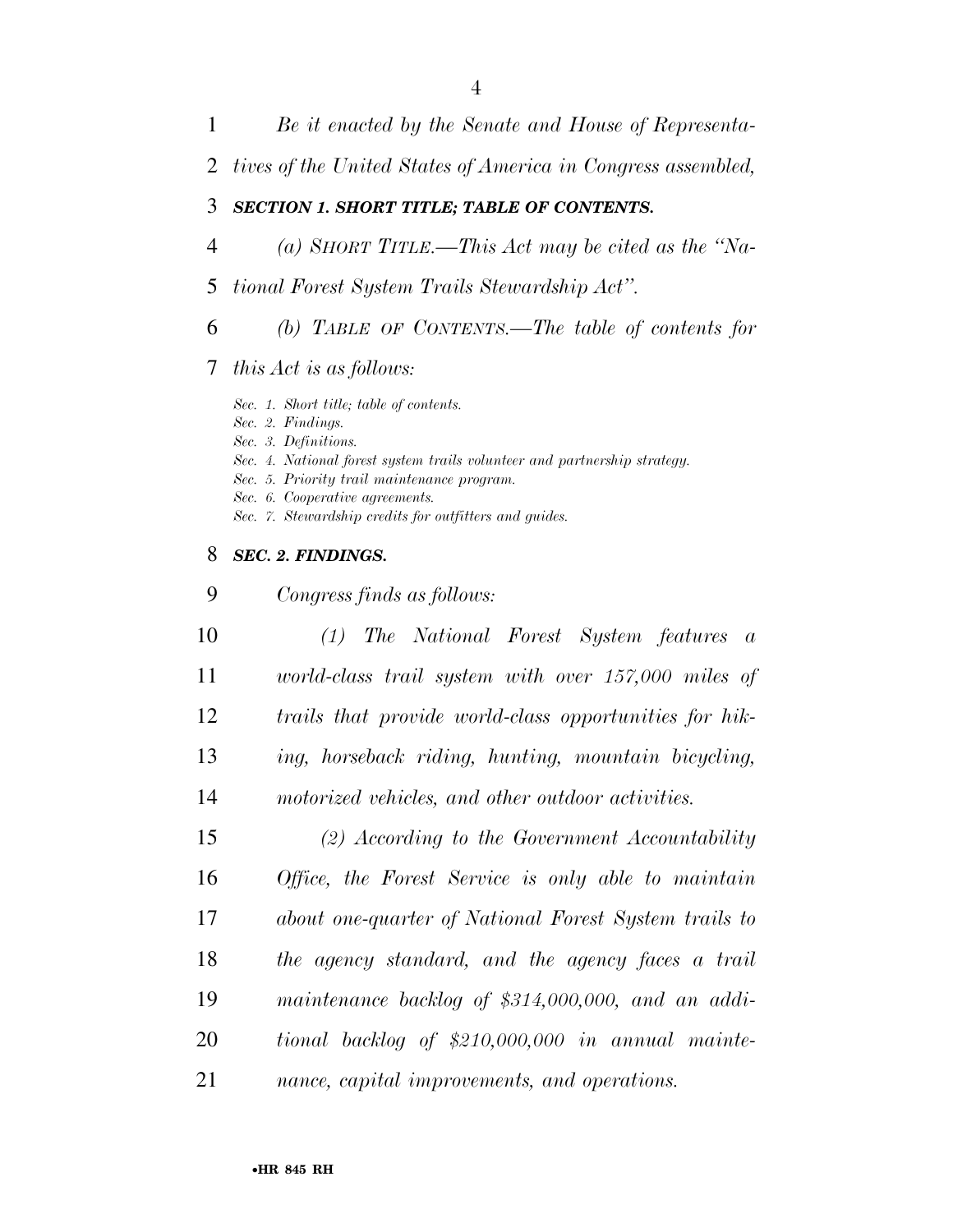| $\mathbf{1}$   | (3) The lack of maintenance on National Forest             |
|----------------|------------------------------------------------------------|
| $\overline{2}$ | System trails threatens access to public lands, and        |
| 3              | may cause increased environmental damage, threaten         |
| $\overline{4}$ | public safety, and increase future maintenance costs.      |
| 5              | (4) Federal budget limitations require solutions           |
| 6              | to National Forest System trail maintenance issues         |
| 7              | that make more efficient use of existing resources.        |
| 8              | (5) Volunteers, partners, and outfitters and               |
| 9              | guides play an important role in maintaining Na-           |
| 10             | tional Forest System trails, and a comprehensive           |
| 11             | strategy is needed to ensure that volunteers and part-     |
| 12             | ners are used as effectively as possible.                  |
|                |                                                            |
| 13             | <b>SEC. 3. DEFINITIONS.</b>                                |
| 14             | In this Act:                                               |
| 15             | $(1)$ ADMINISTRATIVE UNIT.—The term "Admin-                |
| 16             | <i>istrative Unit"</i> means a national forest or national |
| 17             | grassland.                                                 |
| 18             | (2) OUTFITTER OR GUIDE.—The term "outfitter"               |
| 19             | or guide" means an individual, organization, or busi-      |
| 20             | ness who provides outfitting or guiding services, as       |
| 21             | defined in section 251.51 of title 36, Code of Federal     |
| 22             | Regulations.                                               |
| 23             | $(3)$ PARTNER.—The term "partner" means a                  |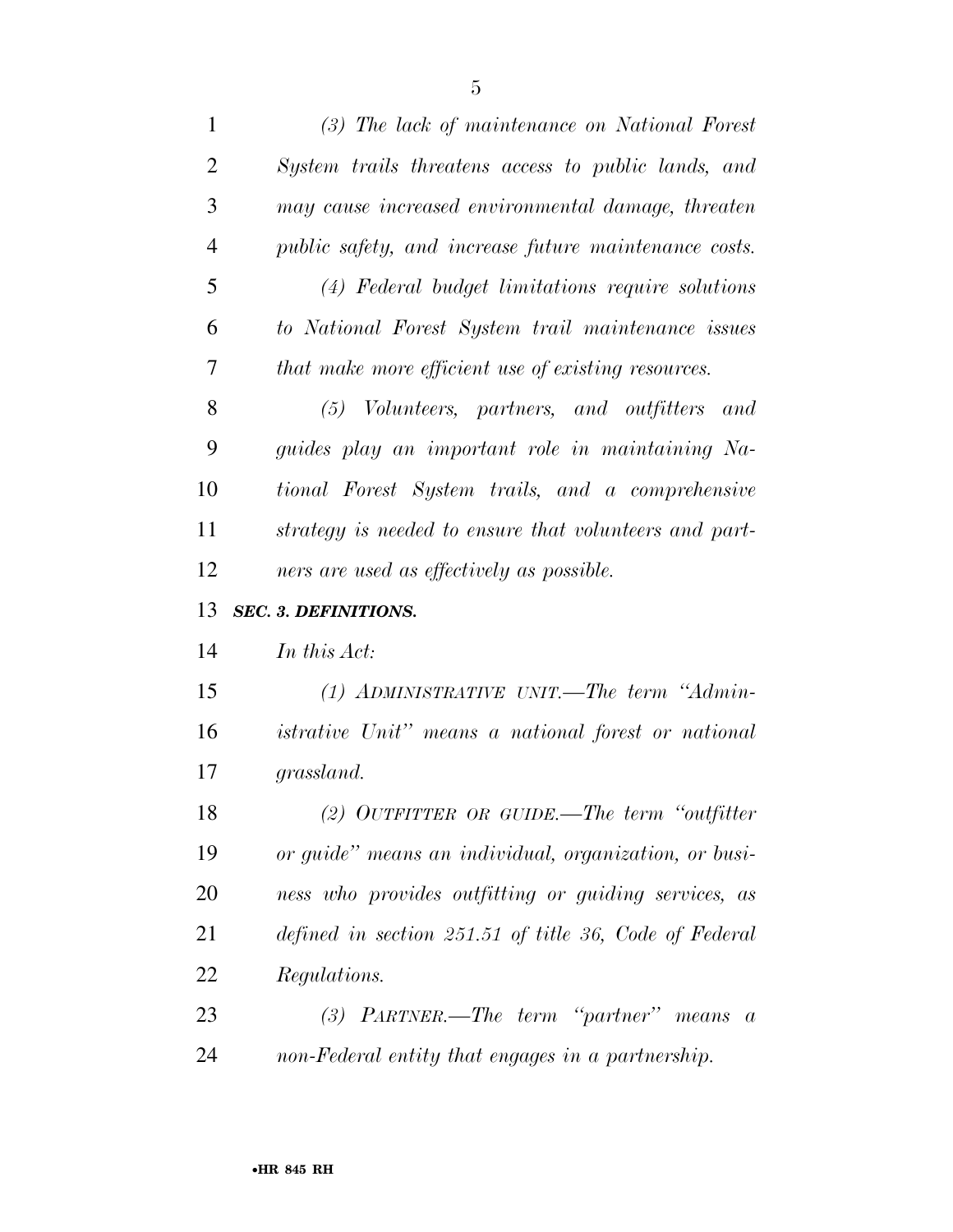| $\mathbf{1}$   | $(4)$ PARTNERSHIP.—The term "partnership"                           |
|----------------|---------------------------------------------------------------------|
| $\overline{2}$ | means arrangements between the Department of Agri-                  |
| 3              | culture or the Forest Service and a non-Federal entity              |
| $\overline{4}$ | that are voluntary, mutually beneficial, and entered                |
| 5              | into for the purpose of mutually agreed upon objec-                 |
| 6              | tives.                                                              |
| 7              | (5) PRIORITY AREA.—The term "priority area"                         |
| 8              | means a well-defined region on National Forest Sys-                 |
| 9              | tem land selected by the Secretary under section $5(a)$ .           |
| 10             | (6) SECRETARY.—The term "Secretary" means                           |
| 11             | the Secretary of Agriculture.                                       |
| 12             | $(7)$ STRATEGY.—The term "strategy" means the                       |
| 13             | National Forest System Trails Volunteer and Part-                   |
| 14             | nership Strategy authorized by section $4(a)$ .                     |
| 15             | TRAIL MAINTENANCE.—The<br>$\alpha$ <sup>t</sup> rail<br>term<br>(8) |
| 16             | maintenance" means any activity to maintain the                     |
| 17             | usability and sustainability of trails within the Na-               |
| 18             | tional Forest System, including-                                    |
| 19             | $(A)$ ensuring trails are passable by the users                     |
| 20             | for which they are managed;                                         |
| 21             | $(B)$ preventing environmental damage re-                           |
| 22             | sulting from trail deterioration;                                   |
| 23             | $(C)$ protecting public safety; and                                 |
| 24             | $(D)$ averting future deferred maintenance                          |
| 25             | costs.                                                              |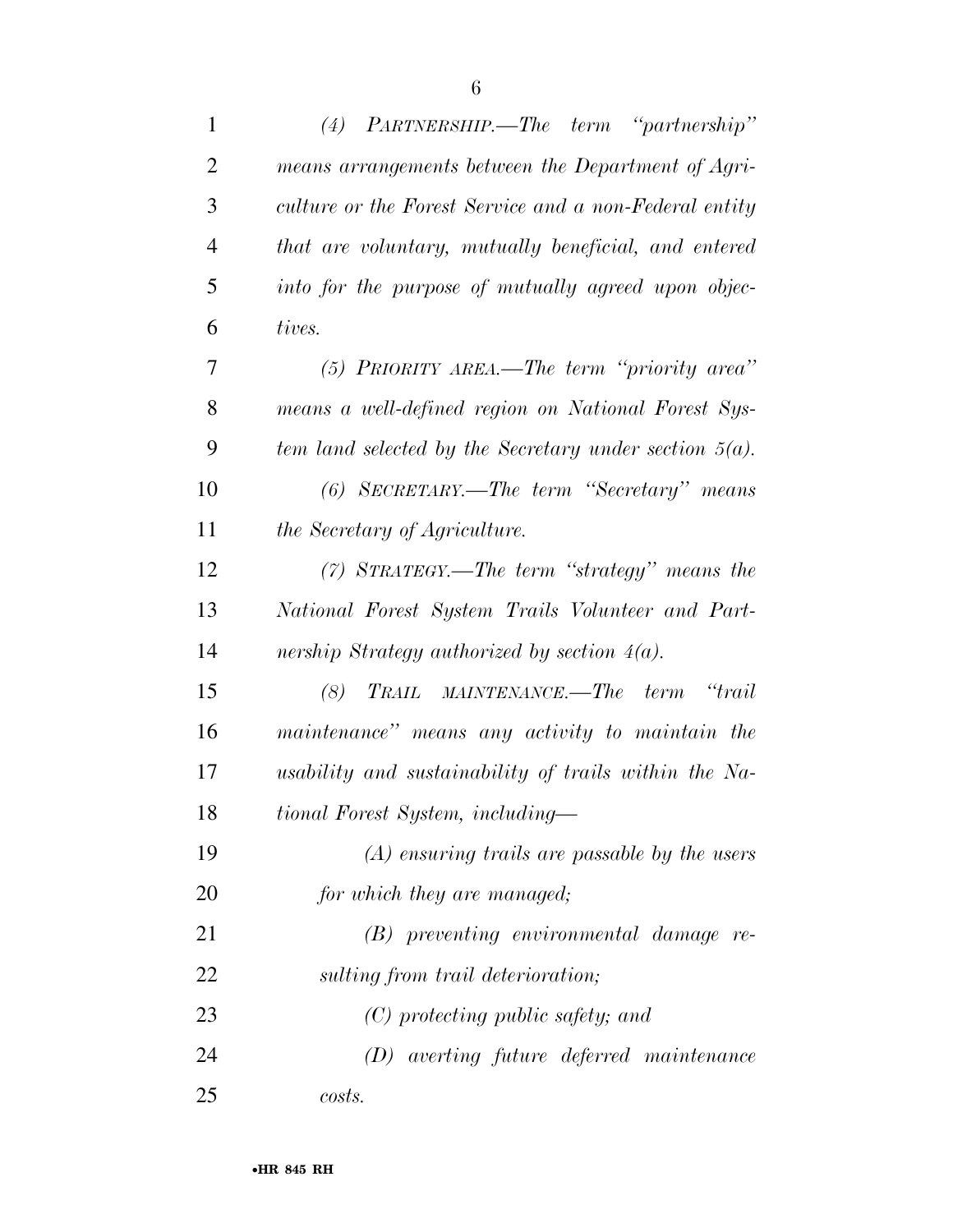*(9) VOLUNTEER.—The term ''volunteer'' means an individual whose services are accepted by the Sec- retary without compensation under the Volunteers in the National Forests Act of 1972 (16 U.S.C. 558a et seq.).* 

### *SEC. 4. NATIONAL FOREST SYSTEM TRAILS VOLUNTEER AND PARTNERSHIP STRATEGY.*

 *(a) IN GENERAL.—Not later than 2 years after the date of the enactment of this Act, the Secretary shall publish in the Federal Register a strategy to significantly increase the role of volunteers and partners in trail maintenance. (b) REQUIRED ELEMENTS.—The strategy required by subsection (a) shall—* 

 *(1) augment and support the capabilities of Fed- eral employees to carry out or contribute to trail maintenance;* 

 *(2) provide meaningful opportunities for volun- teers and partners to carry out trail maintenance in each region of the Forest Service;* 

 *(3) address the barriers to increased volunteerism and partnerships in trail maintenance identified by volunteers, partners, and others;* 

 *(4) prioritize increased volunteerism and part- nerships in trail maintenance in those regions with the most severe trail maintenance needs, and where*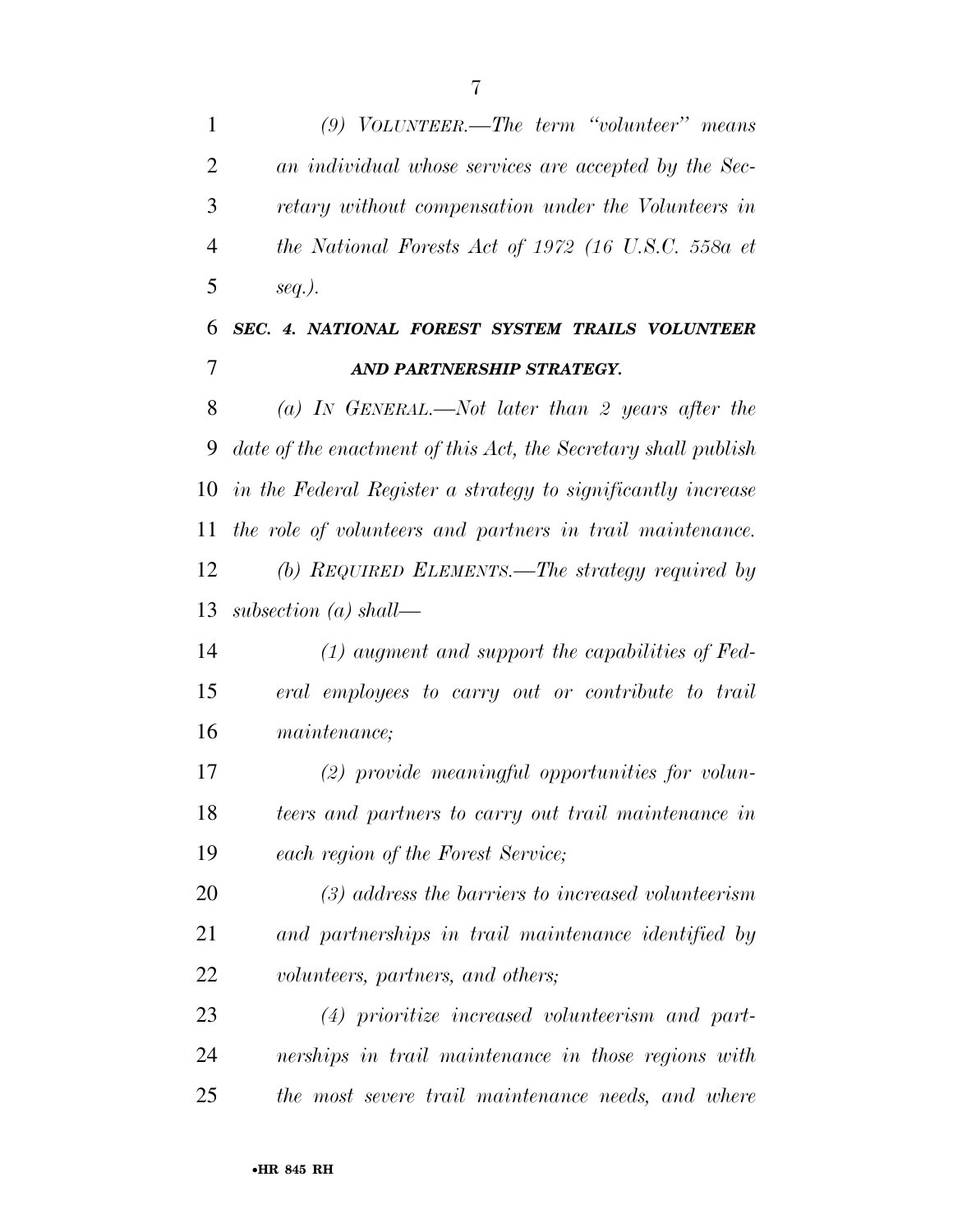*(5) aim to increase trail maintenance by volun- teers and partners by 100 percent by the date that is 5 years after the date of the enactment of this Act. (c) ADDITIONAL REQUIREMENT.—As a component of the strategy, the Secretary shall study opportunities to im- prove trail maintenance by addressing opportunities to use fire crews in trail maintenance activities in a manner that does not jeopardize firefighting capabilities, public safety, or resource protection. Upon a determination that trail maintenance would be advanced by use of fire crews in trail maintenance, the Secretary shall incorporate these pro- posals into the strategy, subject to such terms and condi-tions as the Secretary determines to be necessary.* 

*(d) VOLUNTEER LIABILITY.—* 

 *(1) IN GENERAL.—Section 3 of the Volunteers in the National Forests Act of 1972 (16 U.S.C. 558c) is amended by adding at the end the following new sub-section:* 

 *''(e) For the purposes of subsections (b), (c), and (d), the term 'volunteer' includes a person providing volunteer services to the Secretary who—*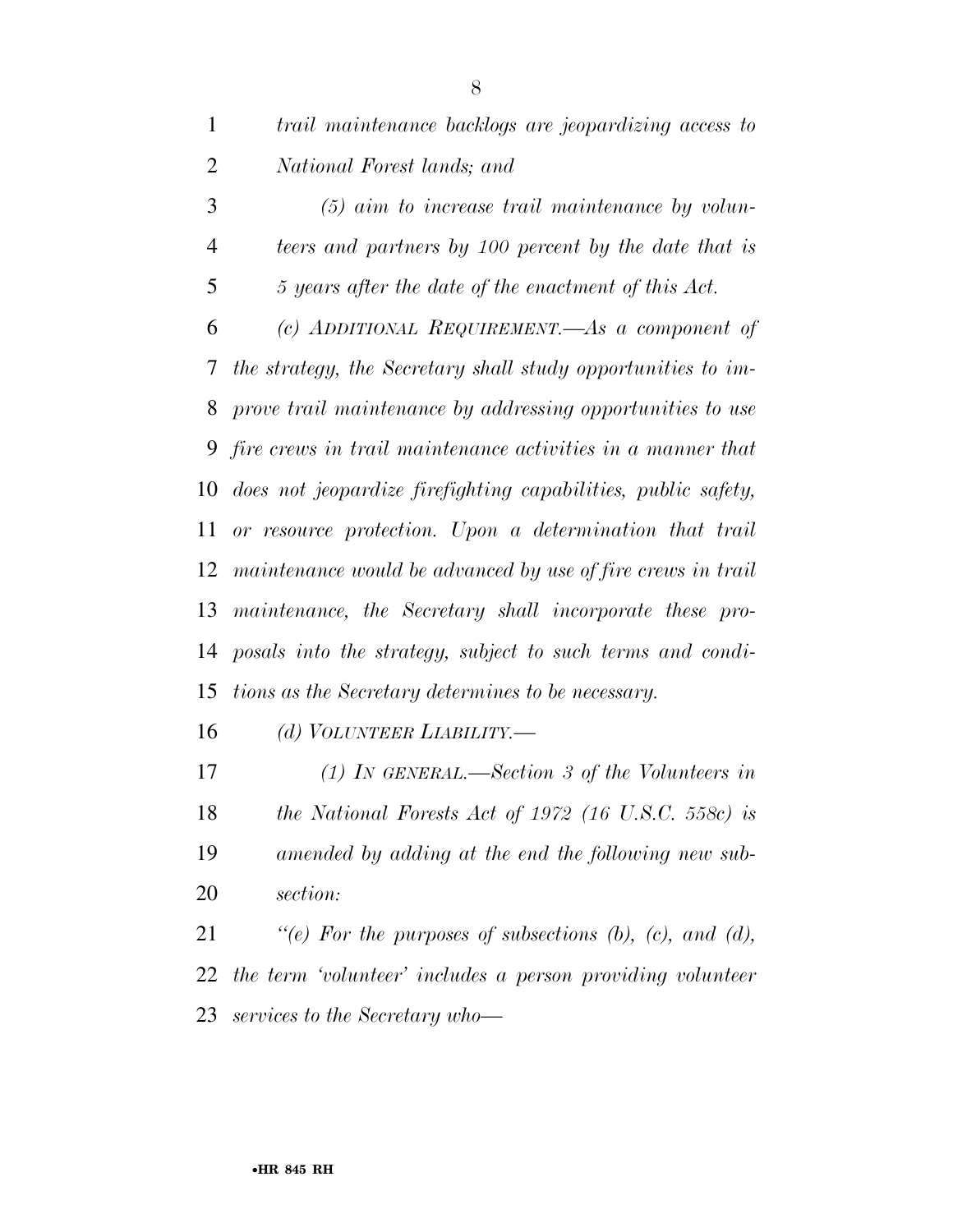| $\mathbf{1}$   | $\lq(1)$ is recruited, trained, and supported by a co-   |
|----------------|----------------------------------------------------------|
| $\overline{2}$ | operator under a mutual benefit agreement with the       |
| 3              | Secretary; and                                           |
| $\overline{4}$ | $\lq(2)$ performs such volunteer services under the      |
| 5              | supervision of the cooperator as directed by the Sec-    |
| 6              | retary in the mutual benefit agreement, including di-    |
| 7              | rection that specifies—                                  |
| 8              | $\lq (A)$ the volunteer services to be performed         |
| 9              | by the volunteers and the supervision to be pro-         |
| 10             | vided by the cooperator;                                 |
| 11             | $\lq$ (B) the applicable project safety standards        |
| 12             | and protocols to be adhered to by the volunteers         |
| 13             | and enforced by the cooperator; and                      |
| 14             | $\lq\lq C$ the on-site visits to be made by the          |
| 15             | Secretary, when feasible, to verify that volunteers      |
| 16             | are performing the volunteer services and the co-        |
| 17             | <i>operator is providing the supervision agreed</i>      |
| 18             | $upon.$ ".                                               |
| 19             | (2) ADDITIONAL REQUIREMENT.—Not later than               |
| 20             | 2 years after the date of the enactment of this Act, the |
| 21             | Secretary shall adopt regulations implementing this      |
| 22             | section. These regulations shall ensure that the finan-  |
| 23             | cial risk from claims or liability associated with vol-  |
| 24             | unteers undertaking trail maintenance is shared by       |
| 25             | all administrative units.                                |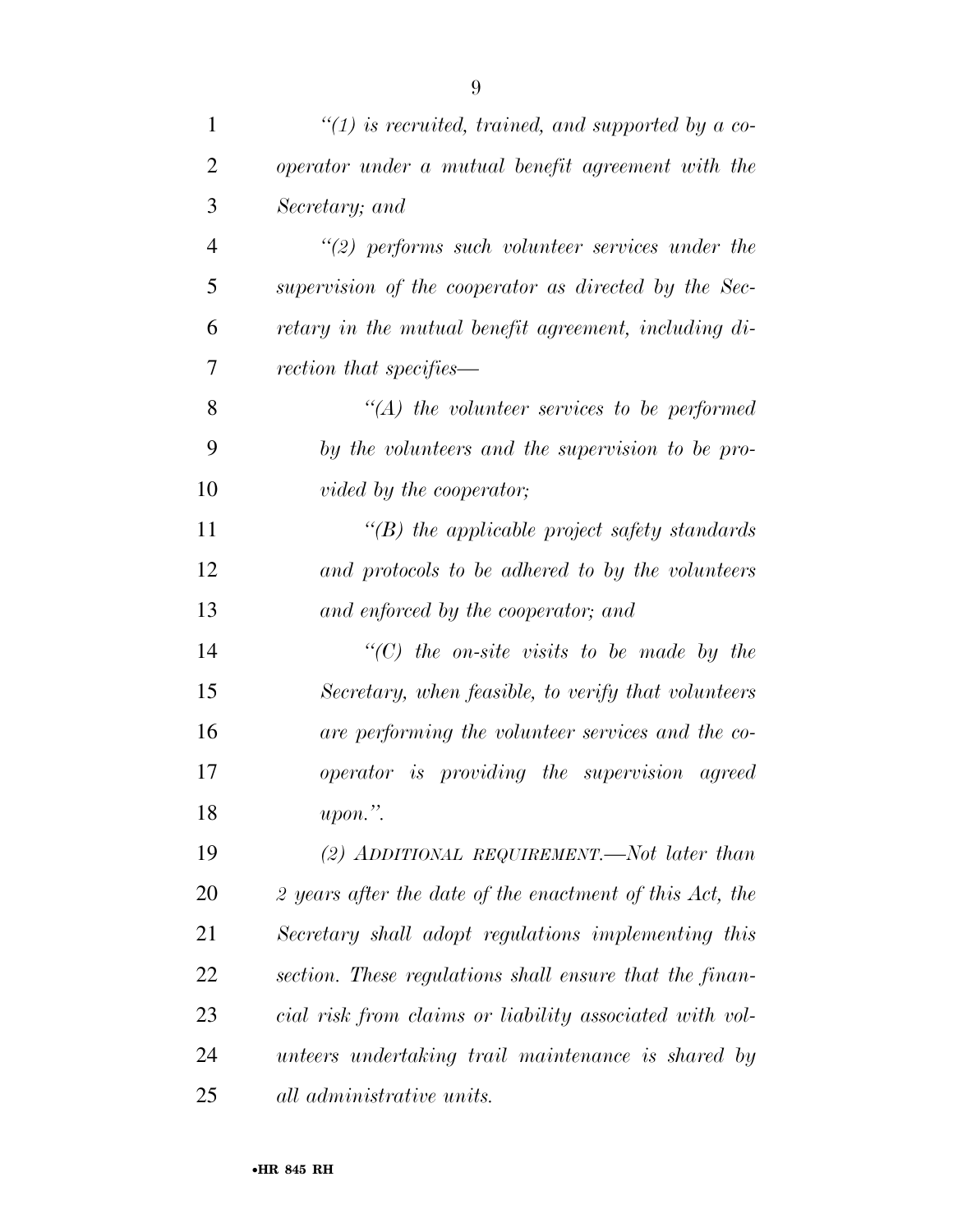*(e) CONSULTATION.—The Secretary shall develop the strategy in consultation with volunteer and partner trail maintenance organizations, a broad array of outdoor recre-ation stakeholders, and other relevant stakeholders.* 

 *(f) VOLUNTEER AND PARTNERSHIP COORDINATION.— The Secretary shall require each administrative unit to de- velop a volunteer and partner coordination implementation plan for the strategy which clearly defines roles and respon- sibilities for the administrative unit and district staff, and includes strategies to ensure sufficient coordination, assist- ance, and support for volunteers and partners to improve trail maintenance.* 

*(g) REPORT.—* 

 *(1) CONTENTS.—The Secretary shall prepare a report on—* 

 *(A) the effectiveness of the strategy in ad-dressing the trail maintenance backlog;* 

 *(B) the increase in volunteerism and part- nership efforts on trail maintenance as a result of the strategy;* 

 *(C) the miles of National Forest System trails maintained by volunteers and partners, and the approximate value of the volunteer and partnership efforts;*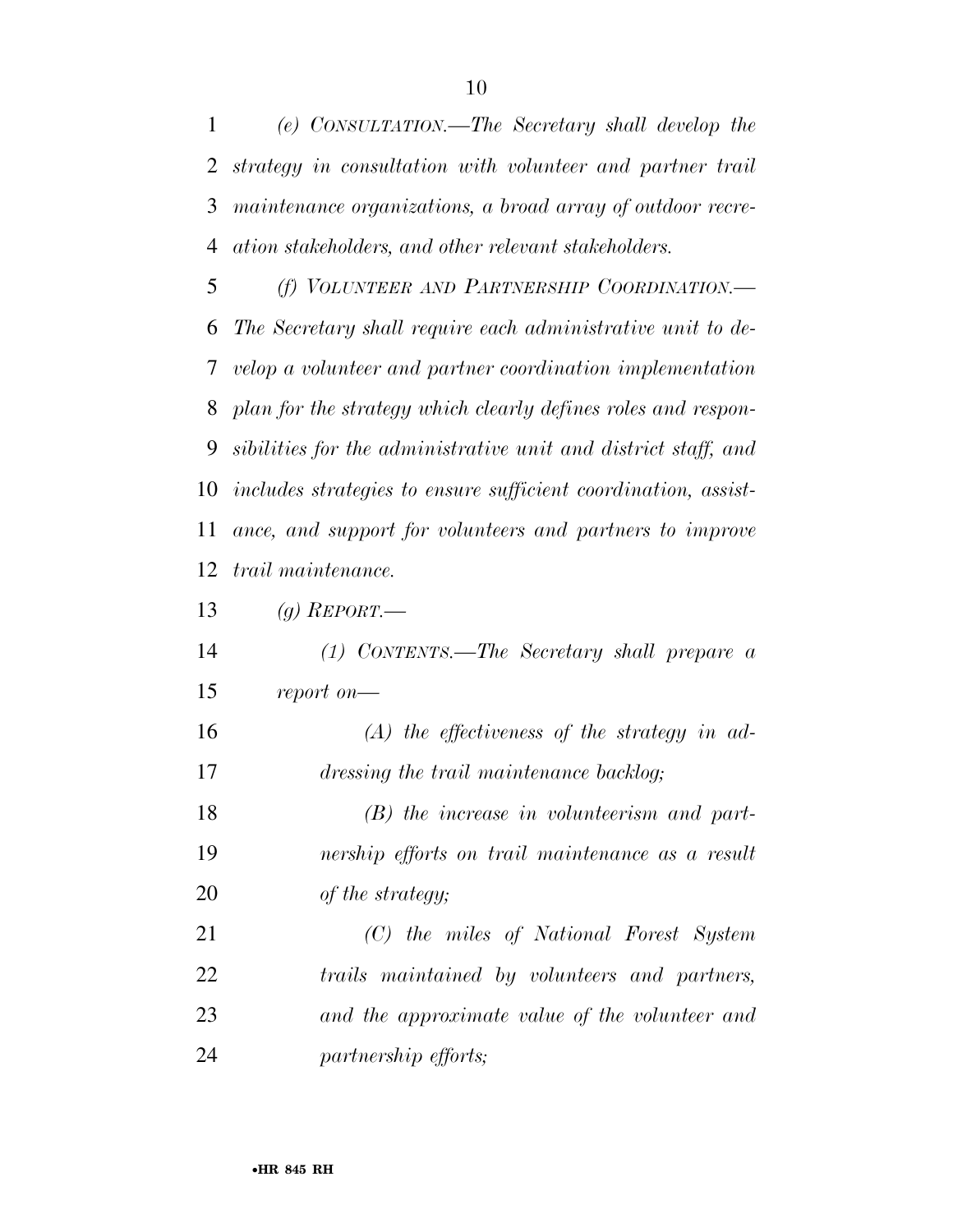| $\mathbf{1}$   | $(D)$ the status of the stewardship credits for                  |
|----------------|------------------------------------------------------------------|
| $\overline{2}$ | outfitters and guides pilot program described in                 |
| 3              | section 7 that includes the number of partici-                   |
| $\overline{4}$ | pating sites, total amount of the credits offered,               |
| 5              | estimated value of trail maintenance performed,                  |
| 6              | and suggestions for revising the program; and                    |
| 7              | $(E)$ recommendations for further increasing                     |
| 8              | volunteerism and partnerships in trail mainte-                   |
| 9              | nance.                                                           |
| 10             | (2) SUBMISSION.—Not later than 3 years after                     |
| 11             | the date of enactment of this Act, the Secretary shall           |
| 12             | submit the report required by paragraph $(1)$ to-                |
| 13             | $(A)$ the Committee on Agriculture, Nutri-                       |
| 14             | tion, and Forestry and the Committee on Energy                   |
| 15             | and Natural Resources of the Senate; and                         |
| 16             | $(B)$ the Committee on Agriculture and the                       |
| 17             | Committee on Natural Resources of the House of                   |
| 18             | Representatives.                                                 |
| 19             | SEC. 5. PRIORITY TRAIL MAINTENANCE PROGRAM.                      |
| 20             | (a) SELECTION.—In accordance with subsections $(b)$              |
| 21             | and $(c)$ , not later than 6 months after the date of the enact- |
| 22             | ment of this Act, the Secretary of Agriculture shall select      |
| 23             | no fewer than 9 and no more than 15 priority areas for           |
| 24             | increased trail maintenance accomplishments.                     |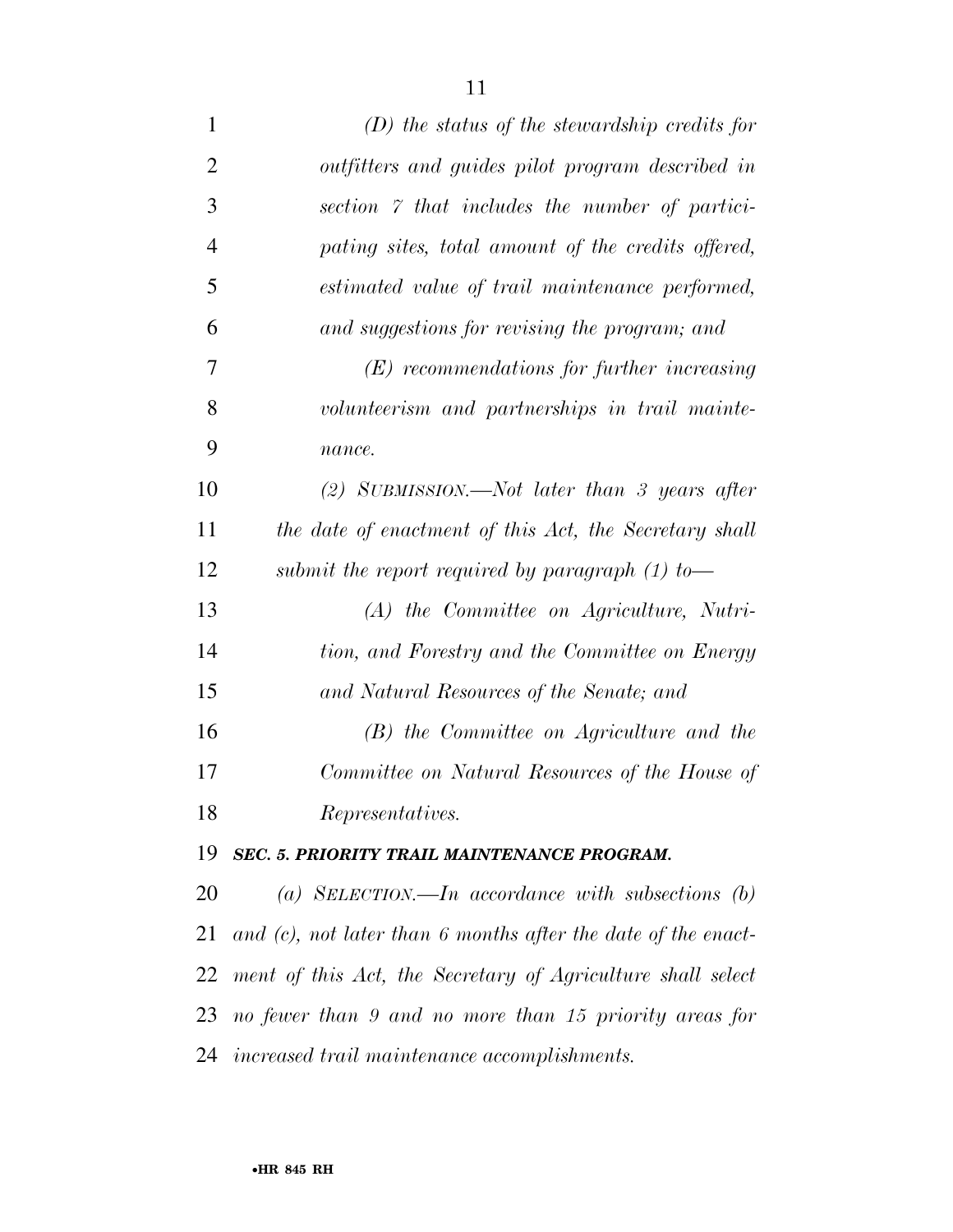| 1  | (b) CRITERIA.—Priority areas shall include a well-de-        |
|----|--------------------------------------------------------------|
|    | 2 fined region on National Forest System land where the lack |
| 3  | of trail maintenance has—                                    |
| 4  | $(1)$ reduced access to public land;                         |
| 5  | $(2)$ led to an increase, or risk of increase, in            |
| 6  | harm to natural resources;                                   |
| 7  | $(3)$ jeopardized public safety;                             |
| 8  | $(4)$ resulted in trails being impassible by the in-         |
| 9  | tended managed users; or                                     |
| 10 | $(5)$ increased future deferred trail maintenance            |
| 11 | costs.                                                       |
| 12 | (c) REQUIREMENTS.—In selecting priority areas, the           |
| 13 | Secretary shall—                                             |
| 14 | $(1)$ consider any public input on priority areas            |
| 15 | received within 3 months of the date of enactment of         |
| 16 | this Act;                                                    |
| 17 | $(2)$ consider the range of trail users (including           |
| 18 | motorized and non-motorized trail users); and                |
| 19 | $(3)$ include at least one priority area in each re-         |
| 20 | gion of the United States Forest Service.                    |
| 21 | (d) INCREASED TRAIL MAINTENANCE.-                            |
| 22 | (1) IN GENERAL.—Within 6 months of the selec-                |
| 23 | tion of priority areas under subsection $(a)$ , and in ac-   |
| 24 | cordance with paragraph $(2)$ , the Secretary shall de-      |
| 25 | velop an approach to substantially increase trail            |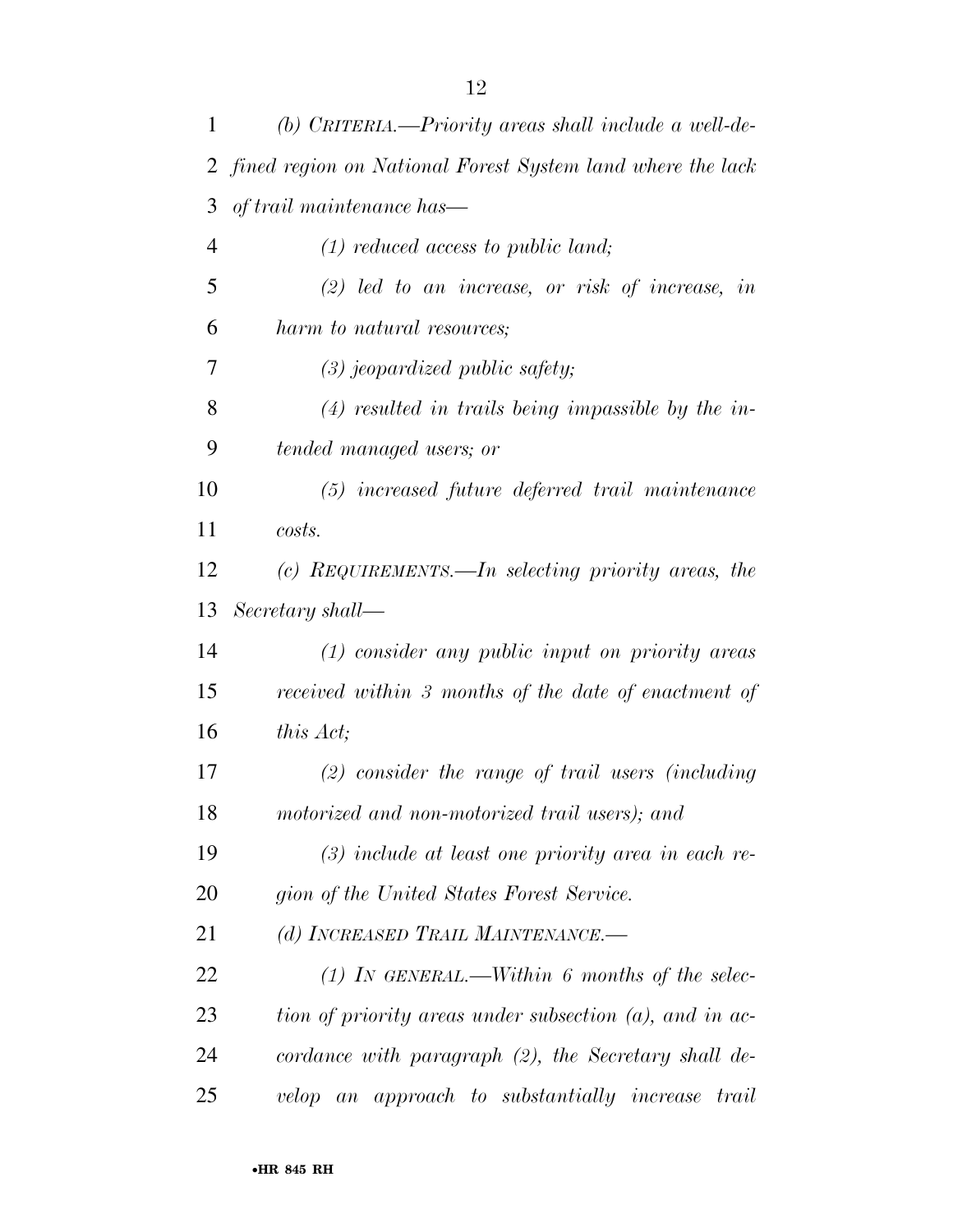| $\mathbf{1}$   | maintenance accomplishments within each priority            |
|----------------|-------------------------------------------------------------|
| $\overline{2}$ | area.                                                       |
| 3              | $(2)$ CONTENTS.—In developing the approach                  |
| $\overline{4}$ | under paragraph $(1)$ , the Secretary shall—                |
| 5              | $(A)$ consider any public input on trail                    |
| 6              | maintenance priorities and needs within any                 |
| 7              | priority area;                                              |
| 8              | $(B)$ consider the costs and benefits of in-                |
| 9              | creased trail maintenance within each priority              |
| 10             | area; and                                                   |
| 11             | (C) incorporate partners and volunteers in                  |
| 12             | the trail maintenance.                                      |
| 13             | (3) REQUIRED TRAIL MAINTENANCE.—Utilizing                   |
| 14             | the approach developed under paragraph (1), the Sec-        |
| 15             | retary shall substantially increase trail maintenance       |
| 16             | within each priority area.                                  |
| 17             | (e) COORDINATION.—The regional volunteer and part-          |
| 18             | nership coordinators may be responsible for assisting part- |
| 19             | ner organizations in developing and implementing volun-     |
| 20             | teer and partnership projects to increase trail maintenance |
| 21             | <i>within priority areas.</i>                               |
| 22             | (f) REVISION.—The Secretary shall periodically review       |
| 23             | the priority areas to determine whether revisions are nec-  |
| 24             | essary and may revise the priority areas, including the se- |
|                |                                                             |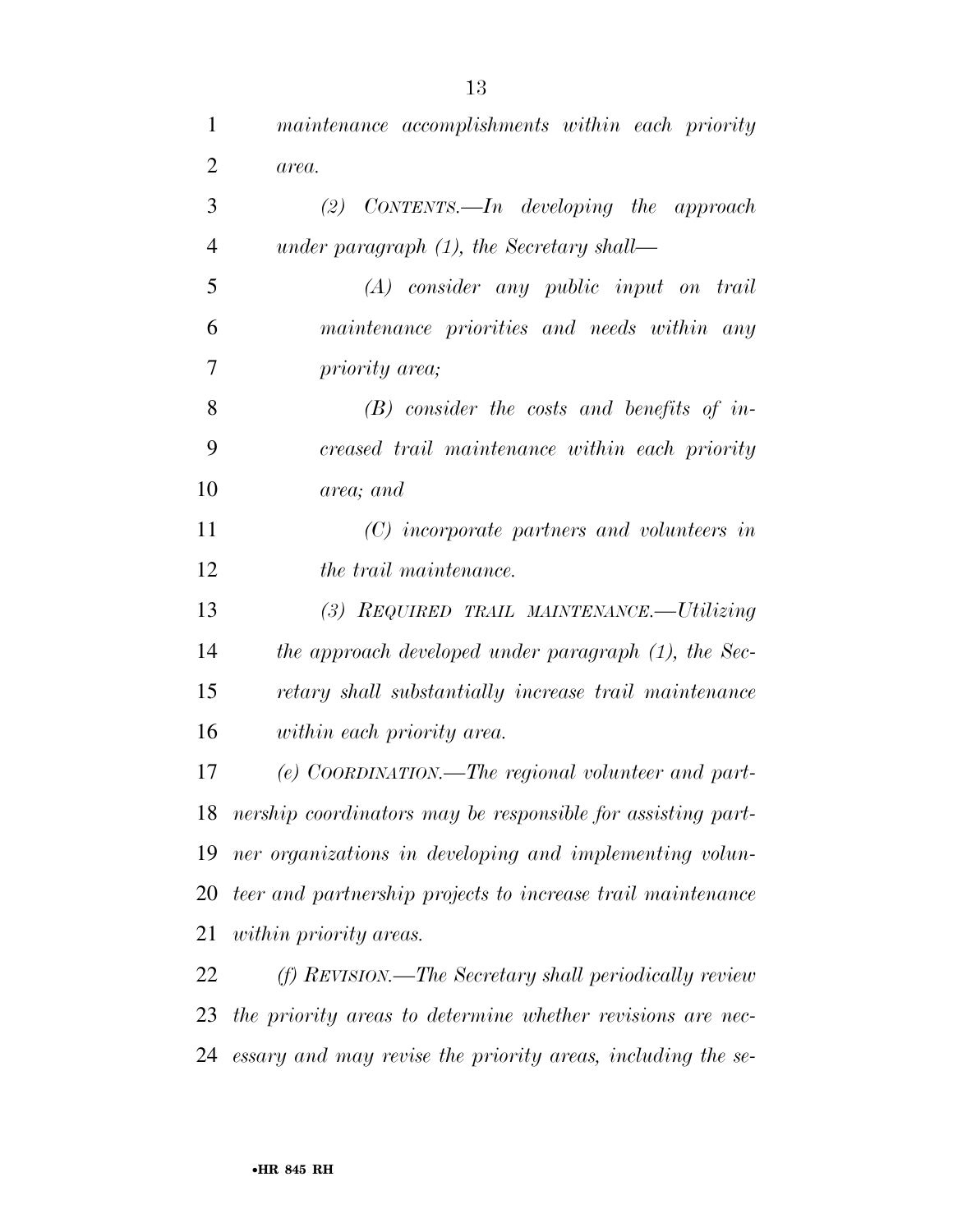*lection of new priority areas or removal of existing priority areas, at his sole discretion.* 

#### *SEC. 6. COOPERATIVE AGREEMENTS.*

 *(a) IN GENERAL.—The Secretary may enter into a co- operative agreement with any State, tribal, local govern-mental, and private entity to carry out this Act.* 

 *(b) CONTENTS.—Cooperative agreements authorized under this section may—* 

 *(1) improve trail maintenance in a priority area;* 

*(2) implement the strategy; or* 

 *(3) advance trail maintenance in a manner deemed appropriate by the Secretary.* 

 *SEC. 7. STEWARDSHIP CREDITS FOR OUTFITTERS AND GUIDES.* 

 *(a) PILOT PROGRAM.—Within 1 year after the date of enactment of this Act, in accordance with this section, the Secretary shall establish a pilot program on not less than 20 administrative units to offset all or part of the land use fee for an outfitting and guiding permit by the cost of the work performed by the permit holder to construct, improve, or maintain National Forest System trails, trailheads, or developed sites that support public use under terms established by the Secretary.*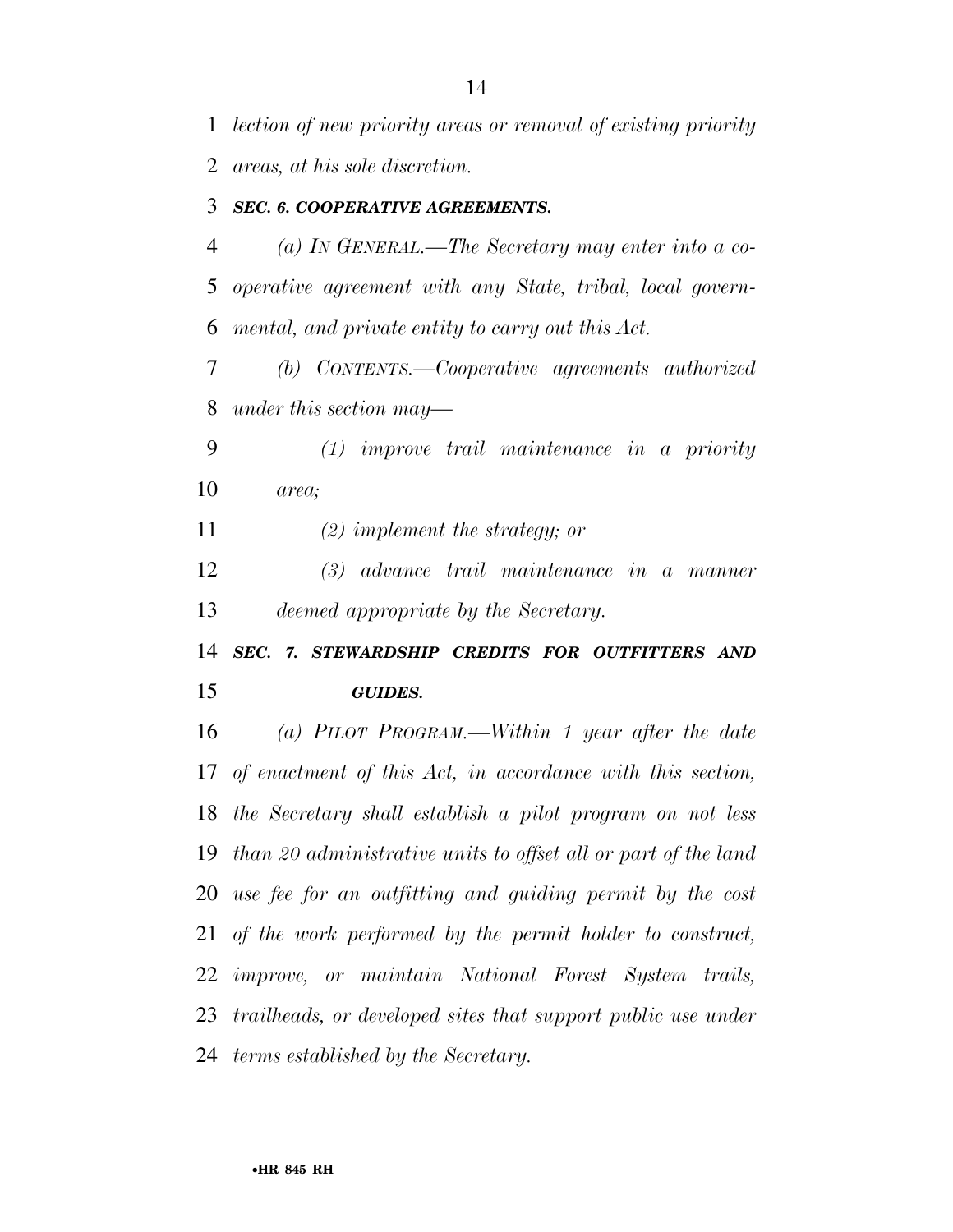*(b) ADDITIONAL REQUIREMENTS.—In establishing the pilot program authorized by subsection (a), the Secretary shall—* 

 *(1) select administrative units where the pilot program will improve trail maintenance; and (2) establish appropriate terms and conditions, including meeting National Quality Standards for Trails and the Trail Management Objectives identi-fied for the trail.*